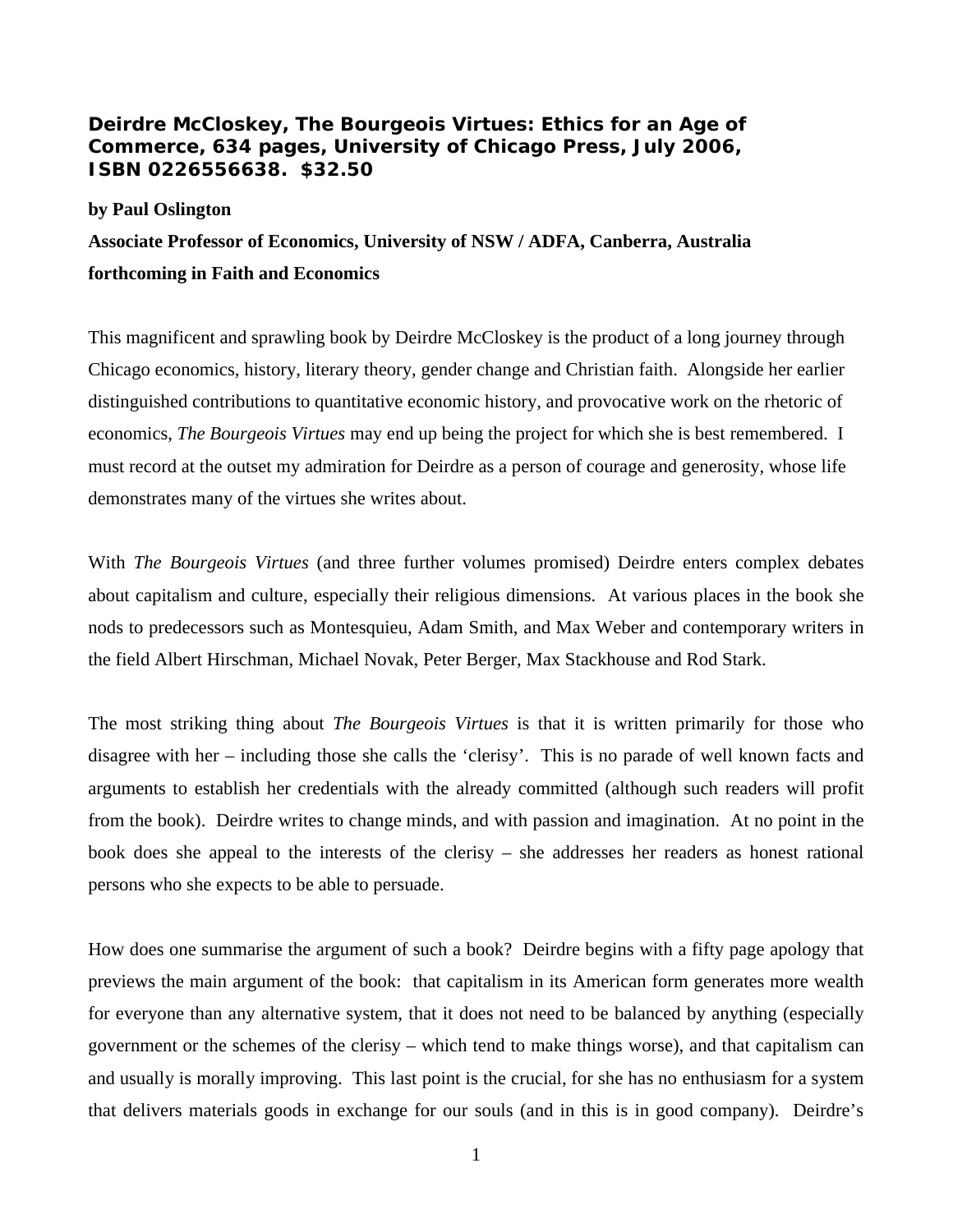method is historical and comparative and the range of evidence presented is impressive. As well as the evidence she describes the mechanisms whereby capitalism creates wealth and virtue: how capitalism teaches care, patience, courage, courtesy towards others, honesty etc. Similar arguments about capitalism teaching virtue have been made by others, but seldom as comprehensively and elegantly as here. And if readers are unpersuaded there is a further evolutionary mechanism that works even if capitalism has no cultural effects whatsoever. Assume that there are other virtue creating institutions such as the family, schools and churches, and that the virtuous on average do better in a properly functioning capitalist system. Capitalism will select for virtue, and even if capitalism itself created no virtue we would expect to observe societies with strong virtue creating institutions growing more wealthy and virtuous under capitalism than under an alternative system. As Deirdre points out this seem to be the case, whatever the mechanism. She is not blind to the faults of capitalism but pleads with the readers not to confuse human failings with the evaluation of alternative systems. The question is which system operates best in the imperfect world we live in, with the imperfect human beings we all are.

As well as this passionate and persuasive apology for capitalism Deidre has managed to fit several other books within the covers of *The Bourgeois Virtues*. There is a second book about economics. We know from her previous work that Deirdre detests the blackboard economics of utility maximization and Paretan welfare economics, favouring something theoretically baggier, and above all empirical. And she does not mean the pseudo empiricism of much contemporary econometrics. Her argument about a better economics is threaded through various parts of the book, especially chapters 38-42.

Thirdly, there is a book about ethics. Deirdre recommends virtue ethics, a tradition she sees a coming from Aristotle through Aquinas, and recovered in recent years by philosophers such as Elizabeth Anscombe, Philippa Foot, Iris Murdoch and Alasdair MacIntyre. Adam Smith is somewhat controversially placed in this tradition (against for instance MacIntyre in *Whose Justice, Which Rationality* who sees the Scots as a key stage in the banishment of Aristotelian virtue ethics from the Western tradition – MacIntyre sees Smith's rhetorical positioning of his work against Aristotelianism but misses Smith's own teleological virtue ethics). Deirdre's ethical reflection is organised around the seven virtues: Faith, Hope and Love, with Courage, Temperance, Prudence and Justice which she movingly expounds in chapters 4-25. The defence of virtue ethics against utilitarian and Kantian alternatives occupies chapters 26-37.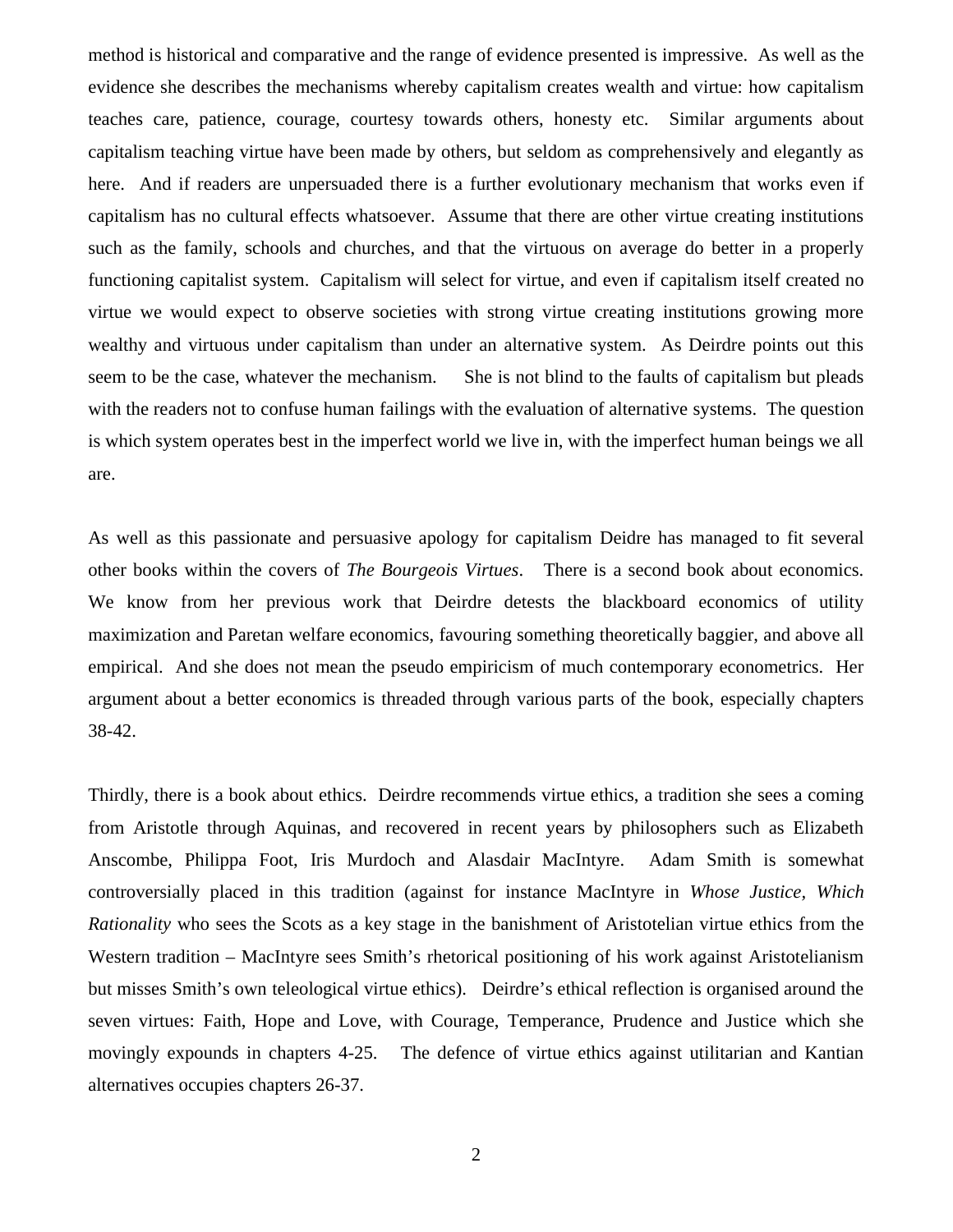And fourthly there is a book about the theology of markets. If the theologian is a consequentialist then Deirdre's first book about the wealth creating record of capitalism answers the theological question. But few theologians in my experience are consequentialists, instead worrying about self-interested motivations, and ultimately the souls of the participants in the capitalist economy. To these theologians she offers a broader (essentially Smithian) conception of self interest and reassurance to anxious bourgeois soul.

How successful is each of these books which make up *The Bourgeois Virtues*? In my view the main argument about capitalism creating both wealth and virtue is well made and extremely strong – her readers ought to change their minds! But will opponents of capitalism read it? My guess is that many will, and Deidre's accessible style will engage readers from different backgrounds. But will they change their minds? On this I'm not sure. The clerisy line on capitalism has persisted because it serves their interests. Perhaps if a critical mass of the clerisy changes its mind then the material and esteem interests in criticising capitalism will collapse, and there are some precedents for clerisies rapidly coming around to capitalism (such as Britain in the early 19<sup>th</sup> century, and perhaps China at the end of the  $20<sup>th</sup>$ ).

My guess however is that the clerisy's big argument against capitalism in coming years (after trying out the inefficiency, inequality, cultural damage of capitalism) will be that it destroys the environment, or at least is unable to save it. There is little discussion of this issue in the book - perhaps it will be dealt with in the later volumes. It is in many ways it is a harder argument as the environmental threat seems serious, imminent and the obvious solutions (even the more market based ones) seem to require fairly heavy handed action by government.

In the other books on economics, ethics and theology Deirdre is sometimes brilliant but on the whole less successful. On ethics, I find her discussion of the virtues moving (although a little bit too elaborately systematised for my taste- e.g. the table on p304). My doubts are about the philosophical framework. Virtue in an Aristotelian framework is coherent as serving the good and leading to happiness, within a teleological system. But McCloskey, true too her economist roots (and perhaps her more recent reading of Rorty and others) is tenaciously agnostic about the content of the good her virtues serve, leaving the content of the good as a matter for individuals, albeit individuals shaped by loving family and culture. The problem is that agnosticism about the good weakens the normative force of the virtue ethics she urges – but then I suspect Deidre sees normative force as something she can do without. But those of different philosophical tastes may want a more fleshed out Aristotelian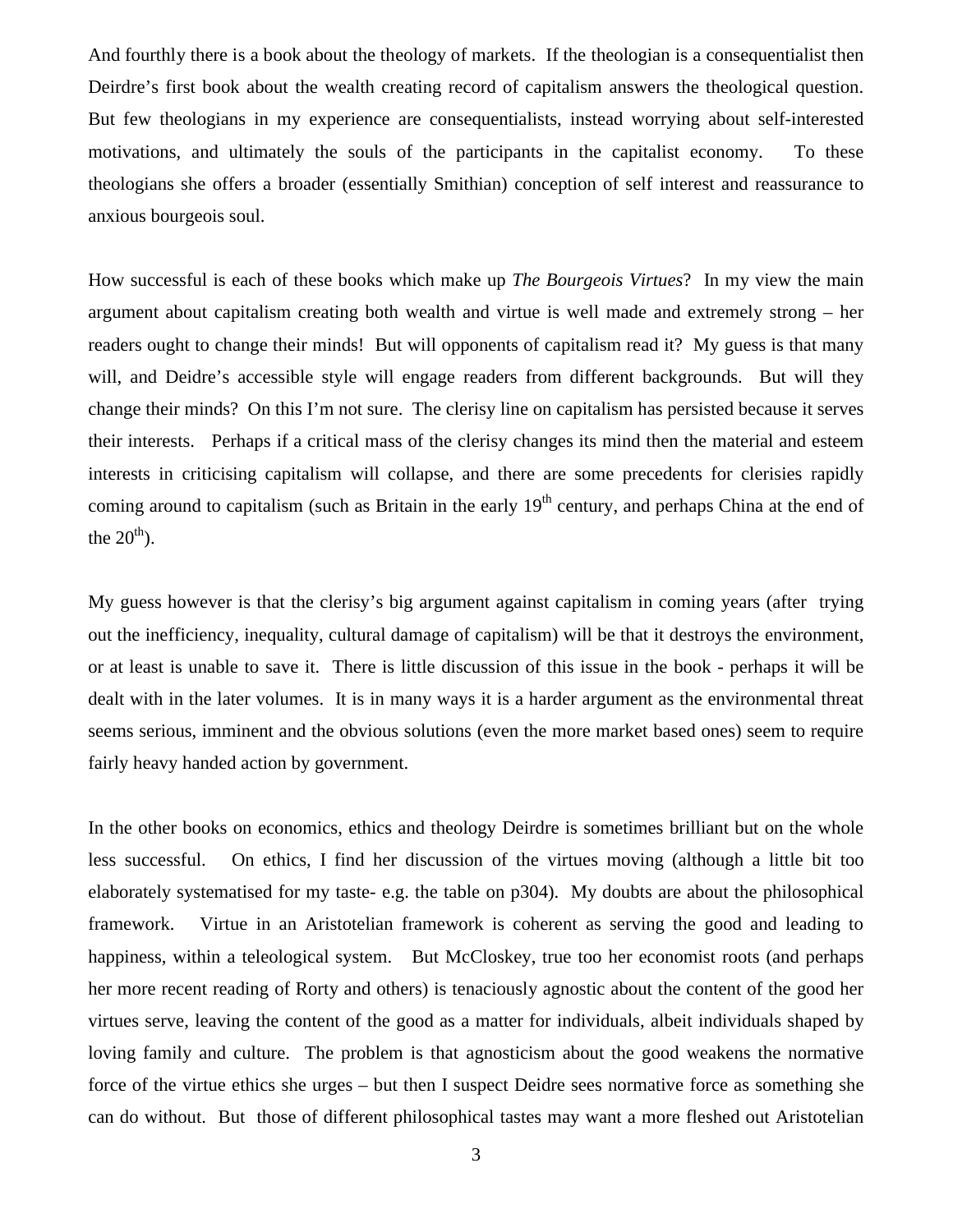framework for her discussion of the virtues (others are engaged in this already including Arjo Klamer and Irene Van Staveren who she mentions, and Andrew Yuengert, Albino Barrera and an Australian colleague Keiran Sharpe who she does not, along with some Austrian followers of Menger and Von Mises). The relationship between the Aristotelian elements and Smithian elements is an interesting issue. In the end Deirdre's "libertarian Aristotelianism" is attractive but there is considerable room for further development.

Which brings us to theology – Edd Noell in commissioning the review particularly asked me to comment on the theological aspects. The weakest chapter in my view is ch42 "God's Deal". Her reading in theology is not nearly as broad as in other areas, nor as critical, leaving her vulnerable to buying clerisy tales about the Christian scriptures being opposed to capitalism. For a start look beyond the gospels at the wider scriptural witness – critics before her such as Frank Knight and Paul Heyne have fallen into this trap. The Pentateuch, the book of Proverbs, the Corinthian correspondence, and even the book of Revelation are better places to look for comment on social systems than the gospels. And even for gospels and epistles there is lively contemporary debate among biblical scholars about their social background and attitude to trade. Deirdre though would have to be careful digging deeper in biblical studies for support for the bourgeois perspective as these societies may have had markets but I don't think they could in any way be described as bourgeois. Deirdre's attempt at the end of chapter 42 to argue against the clerisy view by counting texts in the gospels and classifying them as recommending prudence, criticizing prudence, mixed or neutral just doesn't work. Is it the imagery, the message or what that is decisive in classifying the texts? The space would be better spent more closely considering some of the passages – and I would have liked to see the list of passages so readers could assess the classifications. There remains a great deal of creative work to be done on these issues in the scriptures and the church fathers.

The other theologically focused chapter 15 "Economic Theology" mostly summarises Robert Nelson's argument in *Reaching for Heaven on Earth* and *Economics as Theology*. I would have liked to hear more of Deidre's own reflections on "postmodern economic theology". She is clearly theologically astute, for instance the comments on sin and evil in chapter 24. Find your theological voice Deidre.

In conclusion, it is a magnificent book. Something with this scope will inevitably have weaknesses. But its virtues far outweigh these and I do hope the accessibility and power of its arguments will change many minds. And I look forward to reading the next volumes. Deidre's *The Bourgeois Virtues* is a rich gift to us all.